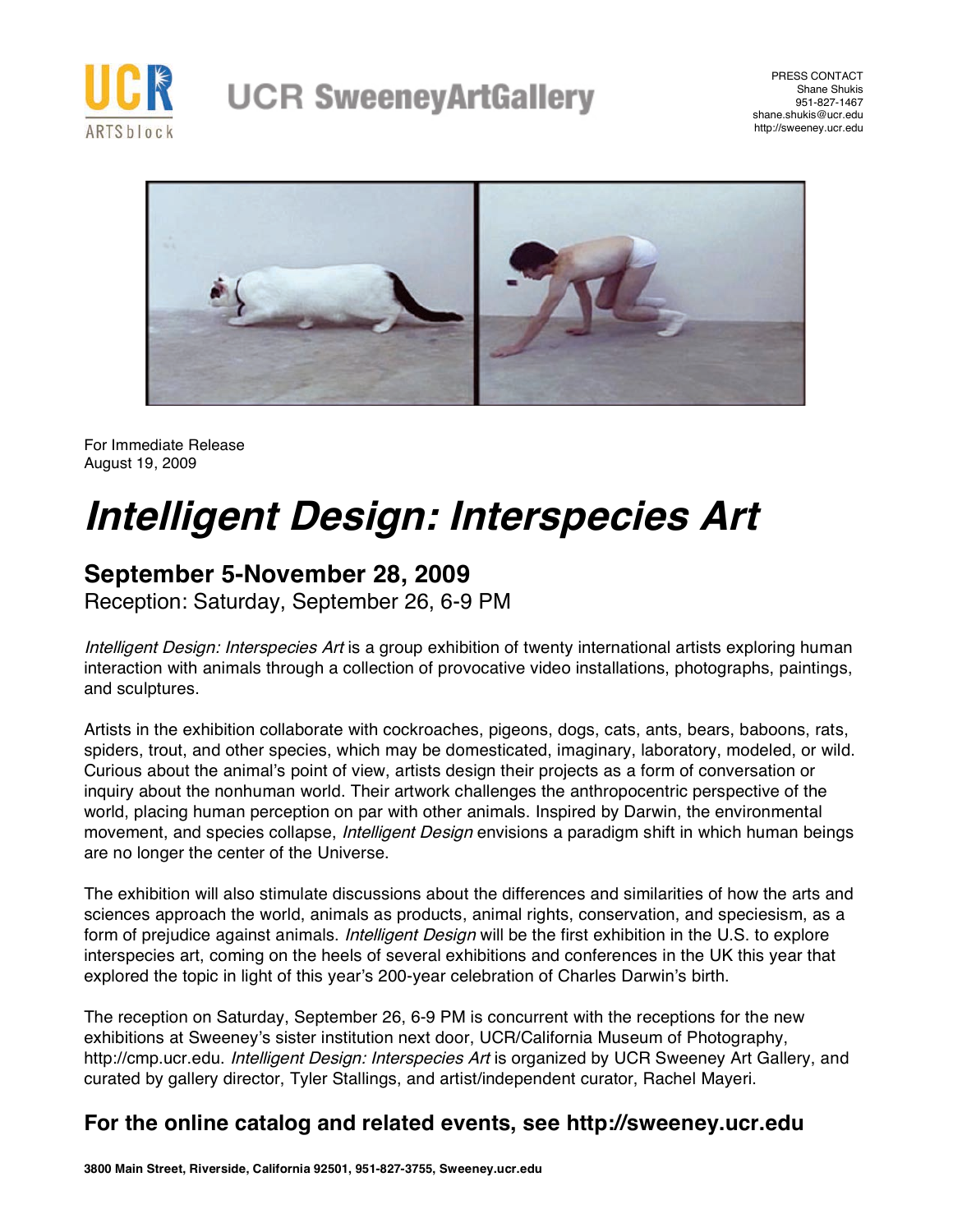

PRESS CONTACT Shane Shukis 951-827-1467 shane.shukis@ucr.edu http://sweeney.ucr.edu

#### **Artists in the Exhibition**

Catherine Chalmers Beatriz da Costa John Divola Sean Dockray Sam Easterson Carlee Fernandez Jill Greenberg Fritz Haeg Kathy High Desirée Holman

Natalie Jeremijenko Lisa Jevbratt Nina Katchadourian Hilja Keading Rachel Mayeri M.A. Peers Nicolas Primat with Patrick Munck Alison Ruttan Corinna Schnitt Jim Trainor

#### **Selected Descriptions of Projects**

In **Beatriz da Costa**'s PigeonBlog urban homing pigeons are equipped with GPS enabled electronic air pollution sensing devices that are capable of sending real-time location-based air pollution and image data to an online mapping/blogging environment.

**John Divola** entered into an unexpected and unusual long-term, sixyear "relationship" with desert dogs that chased his car, which he then began to photograph; contemplating any number of metaphors about culture and nature, or the domestic and the wild.

By creating a unique line of luggage with taxidermic animals, **Carlee Fernandez** exaggerates the lack of relationship that humans can have with animals when they are treated as consumer products.

**Jill Greenberg** first established her artistic reputation as a preeminent celebrity photographer, and has now employed this aesthetic in her portraits of bears and primates, many of whom have appeared in film and television roles, constructing a subject that is both real and unreal.







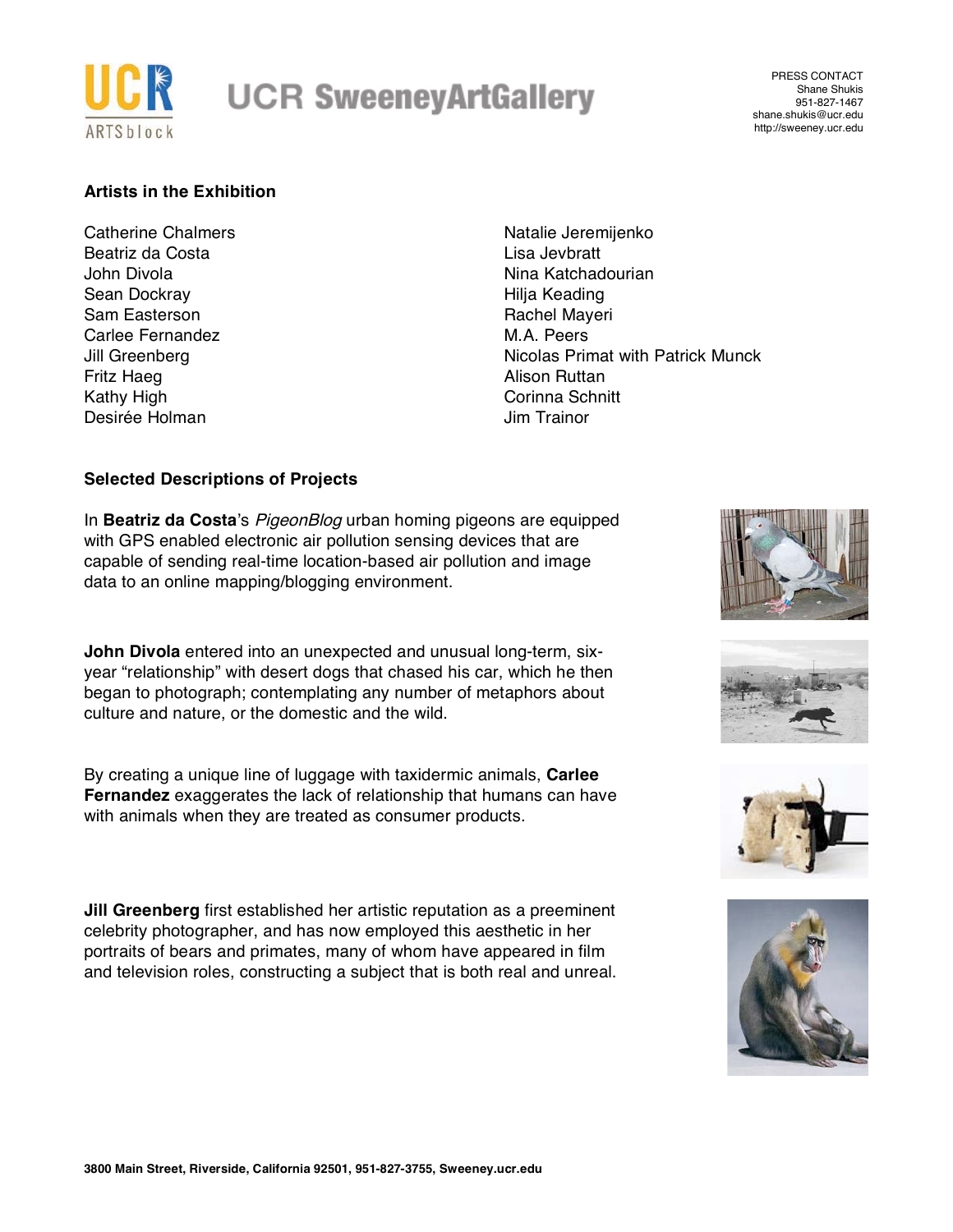

Small letters made of thread spell out the word "gift" one letter at a time in a spider web in **Nina Katchadourian**'s video GIFT/GIFT. But the spider removes the letters and returns the web to its previous incarnation, suggesting that human good intentions are not always viewed as the best "gift" for another species.

In this multi-media video installation, **Hilja Keading** portrays and interacts with a live black bear in a small cabin, exploring the psychology of performance, our ideas about "animal" and "human," and the fine line between "nature" and "culture."

**Lisa Jevbratt**'s Interspecies Collaboration is a relational artwork examining, facilitating and promoting the possibility of working together with nonhuman animals on art projects. She has developed a special website that provides ongoing documentation and resources. Any one can upload their interspecies collaboration to **http://www.interspeciescollaboration.net/**

**Rachel Mayeri**'s Primate Cinema is a series of video experiments that translate primate social dramas for human audiences. Baboons as Friends, is a two channel video installation juxtaposing field footage of baboons with a reenactment by human actors, shot in film noir style.

**M.A. Peers'** paintings are studies for the Museum of Jurassic Technology's exhibition The Lives of Perfect Creatures: An Oil Portrait Gallery of the Heroic Canines of the Soviet Space Program, commemorating the Russian space dogs, the first earth-born creatures to leave this planet between 1959 and 1961.

In residencies at zoos and labs, **Nicolas Primat** worked closely with apes and monkeys, exploring and engaging in the social worlds of the human's closest relatives. His intuitive performances with primates show a human who learned how to ingratiate himself with other species.

PRESS CONTACT Shane Shukis 951-827-1467 shane.shukis@ucr.edu http://sweeney.ucr.edu











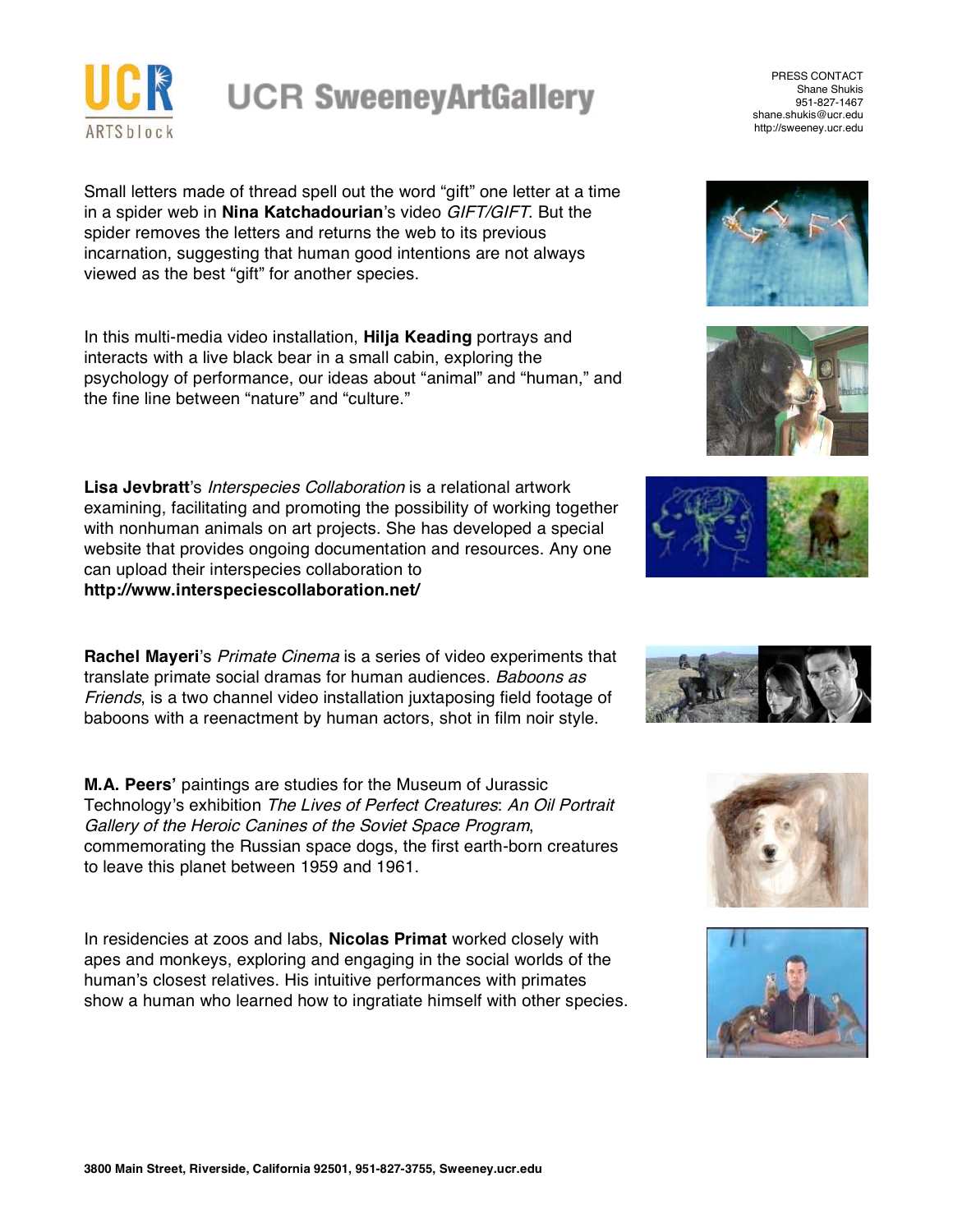

#### **About the Curators**

**Rachel Mayeri** is a Los Angeles-based artist and independent curator working at the intersection of science and art. Mayeri programmed the anthology Soft Science, distributed by Video Data Bank, and her essay "Soft Science: Artists' Experiments with Science Documentary" is published in Tactical Biopolitics: Art, Activism, and Technoscience (MIT Press, 2008). She is a quest curator of the Museum of Jurassic Technology and Associate Professor of Media Studies at Harvey Mudd College in Claremont, California. Further information can be found at http://www.soft-science.org/mayeri.html.

Concurrent with Intelligent Design, Mayeri's work will be featured in a solo exhibition at Pomona College Museum of Art in Project Series 39: Rachel Mayeri Primate Cinema, October 31 - December 20, 2009, reception: Saturday, November 7, 5-7 PM. She will premiere a new video installation dealing with primates and their on-screen dramas.

**Tyler Stallings** is the director of UCR's Sweeney Art Gallery. He was chief curator at Laguna Art Museum from 1999 to 2006. Since arriving at Sweeney in 2007, he has organized Your Donations Do Our Work: Andrea Bowers and Suzanne Lacy (2009), Absurd Recreation: Contemporary Art from China (2008), Truthiness: Photography as Sculpture (2008), and The Signs Pile Up: Paintings by Pedro Álvarez (2008), among others.

#### **Related Events**

**Reception & Curatorial Walk-Thru**, Saturday, September 26, 6 PM, Free Co-curators Tyler Stallings and Rachel Mayeri will provide a walk-thru of this provocative exhibition that explores collaborations between humans and animals. Reception continues through 9 PM.

**Performance: Animal Scores**, First Thursday, November 5, 6-9 PM, Free Dancers will perform a series of movements designed by Fritz Haeg, an artist in the exhibition Intelligent Design: Interspecies Art, acting out silent actions based on animals movements. Presented during Riverside's First Thursday Artwalks.

#### Forthcoming events

**Workshop: How to Act Like an Animal**, Date and time in October or November to be announced One-day performative workshop exploring primate communication and social organization by learning about primatology, and engaging in physical theater techniques and improvisation. Led by *Intelligent* Design: Interspecies Art co-curator Rachel Mayeri.

**Workshop: Interspecies Collaboration**, Date and time in October or November to be announced A how-to workshop for creating art projects in collaboration with non-human animals, led by Lisa Jevbratt, an artist in Intelligent Design: Interspecies Art.

**Panel Discussion: Animals and Art**, Date and time in October or November to be announced, Free A panel discussion with the co-curators and artists from *Intelligent Design: Interspecies Art*, along with University of California, Riverside professors from various science and humanities departments.

#### **For updated dates and times for related events, see http://sweeney.ucr.edu**

**3800 Main Street, Riverside, California 92501, 951-827-3755, Sweeney.ucr.edu**